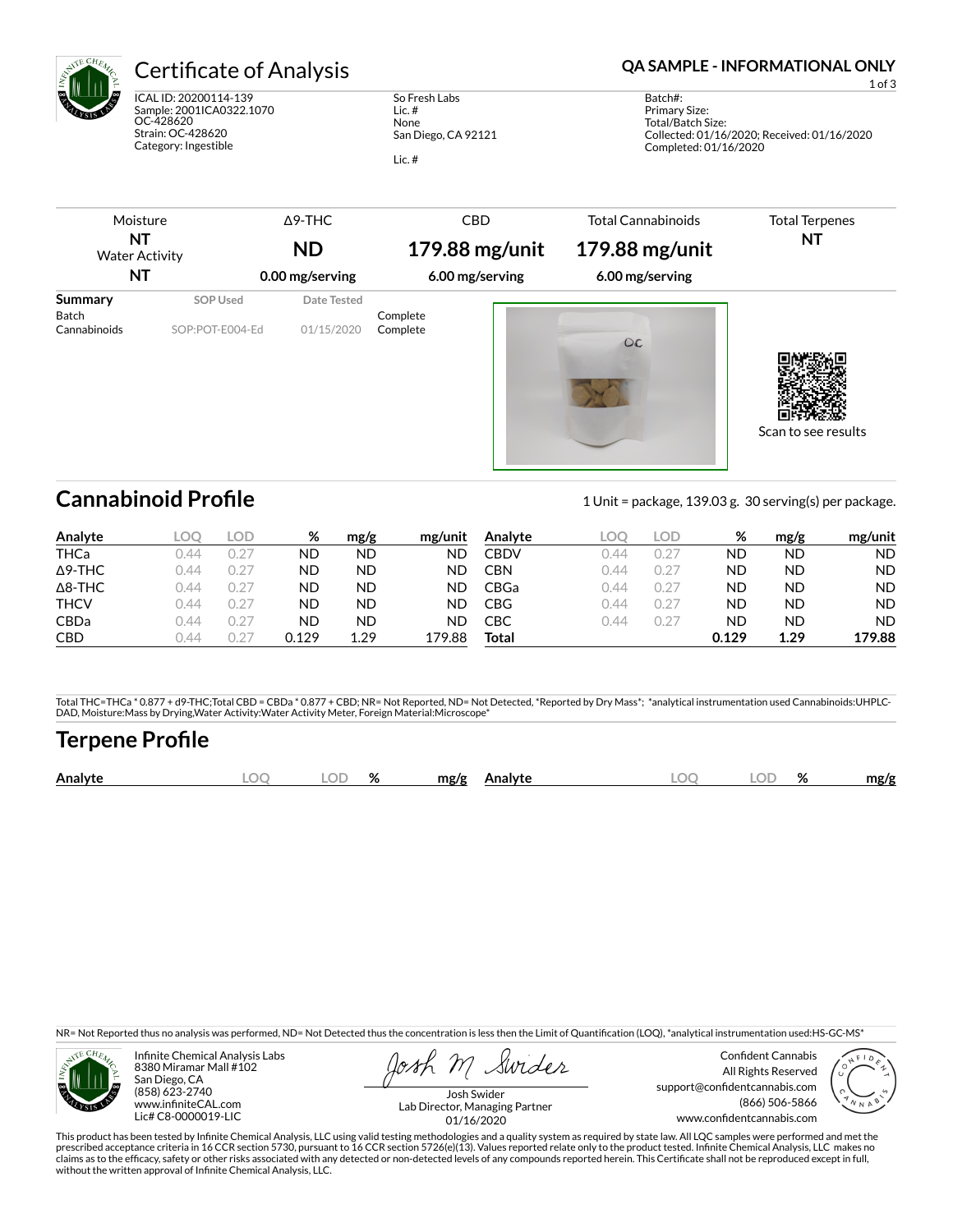

ICAL ID: 20200114-139 Sample: 2001ICA0322.1070 OC-428620 Strain: OC-428620 Category: Ingestible

So Fresh Labs Lic. # None San Diego, CA 92121 Lic. #

Certificate of Analysis **Certificate of Analysis QA SAMPLE - INFORMATIONAL ONLY** 

2 of 3

| Batch#:                                     |  |
|---------------------------------------------|--|
| Primary Size:                               |  |
| Total/Batch Size:                           |  |
| Collected: 01/16/2020; Received: 01/16/2020 |  |
| Completed: 01/16/2020                       |  |
|                                             |  |

### **Residual Solvent Analysis**

|  | $\sim$<br>Category: | . OC | .OF | Limit | <b>Status</b> | Category | $\Omega$ | LOD | .imit | Status | Category $\angle$ | ΩΩ<br>$\sim$ | LOD. | Limi | Status |
|--|---------------------|------|-----|-------|---------------|----------|----------|-----|-------|--------|-------------------|--------------|------|------|--------|
|--|---------------------|------|-----|-------|---------------|----------|----------|-----|-------|--------|-------------------|--------------|------|------|--------|

NR= Not Reported thus no analysis was performed, ND= Not Detected thus the concentration is less then the Limit of Quantification (LOQ),\*analytical instrumentation used=HS-GC-MS\*

## **Heavy Metal Screening**

| $\sim$<br>к<br>$-$<br>$\sim$ | $\cap \Gamma$<br>◡ | Limi | Status |
|------------------------------|--------------------|------|--------|
|                              |                    |      |        |

NR= Not Reported thus no analysis was performed, ND= Not Detected thus the concentration is less then the Limit of Quantification (LOQ) , \*analytical instrumentation used:ICP-MS\*

## **Microbiological Screening**

| the contract of the contract of the contract of<br>чн |  |
|-------------------------------------------------------|--|
|                                                       |  |

ND=Not Detected; \*analytical instrumentation used:qPCR\*



Infinite Chemical Analysis Labs 8380 Miramar Mall #102 San Diego, CA (858) 623-2740 www.infiniteCAL.com Lic# C8-0000019-LIC

Josh M Swider

Confident Cannabis All Rights Reserved support@confidentcannabis.com (866) 506-5866 www.confidentcannabis.com



Josh Swider Lab Director, Managing Partner 01/16/2020

This product has been tested by Infinite Chemical Analysis, LLC using valid testing methodologies and a quality system as required by state law. All LQC samples were performed and met the<br>prescribed acceptance criteria in without the written approval of Infinite Chemical Analysis, LLC.